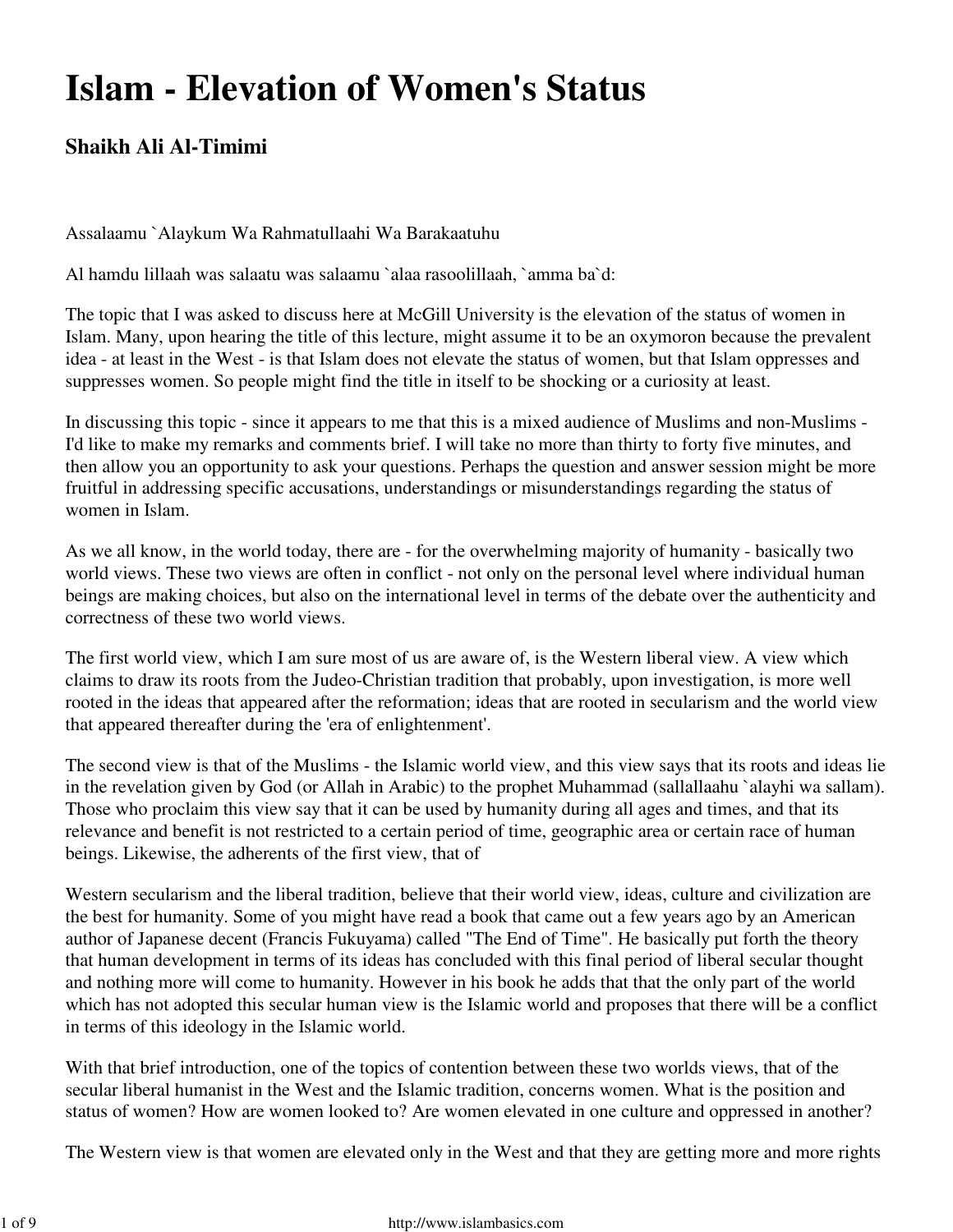with the passage of time, while their sisters - they say - in the Islamic world are still being suppressed. The Muslims who they encounter say that in actuality it is the Islamic system that provides the true freedoms for men and women alike, and women in the West as well as men, are deceived into an idea of freedom which really doesn't exist. What I'd like to discuss this evening is exactly how Islam looks to women. And therefore my discussion will be more upon - what we might say for the lack of a better term - the philosophical basis, rather than the individual practices which vary from one country to the other. How women are understood in Islam cannot be properly understood - and this is more significant, I feel - unless one understands exactly what we might call the philosophical basis or ideological understanding - since this is really a theological concept.

First, let's review how exactly women were thought of and understood in the western tradition, to compare and contrast perspectives. We know that the western tradition sees itself as the intellectual inheritors of the Greek tradition that existed before the prophet Jesus Christ (peace be upon him), and so therefore many of the intellectual traditions of the West are found to some degree in the writings of the early Greek philosophers like Aristotle, Plato and so forth.

How did they look towards women? What were the ideas of Aristotle and Plato towards women? When one reviews the works of these early Greek philosophers, he finds that they had very disparaging views of women. Aristotle in his writings argued that women were not full human beings and that the nature of woman was not that of a full human person. As a result, women were by nature deficient, not to be trusted and to be looked down upon. In fact, writings describe that the free women in many aspects of the Greek society - except for the very few women of the elite classes - had positions no better than animals and slaves.

This Aristotelian view of women was later carried on into the early Christian tradition of the Catholic church. Saint Thomas of Aquinas in his writings proposed that women were the trap of Satan. The issue of Adam and Eve added a dimension to the earlier Greek ideas of Aristotle; women were the cause of the downfall of man and therefore were Satan's trap and should be looked at with caution and weariness because they caused the first downfall of humanity and all thus evil precedes from women. This type of thought was persistent within the writings of the Church fathers throughout the Middle Ages. In their writings we find this theme proposed in one aspect or another. However, after the Protestant reformation Europe decided to free itself from the shackles and chains of the Catholic church. Ideas which have been entitled as the Age of Enlightenment or thought of as such, caused them to feel that they needed to free themselves from many of these ideas. Some of these ideas were scientific in nature, that the earth goes around the sun, instead of the sun going around the earth; theological in nature, as in the writings of Martin Luther; and also social in nature, like the position of women in society. However, the writers of the Enlightenment still carried this basic theme that was not much of a switch - women where not full human beings. French writers during the revolution, like Rousseau, Voltaire and others, looked at women as a burden that needed to be taken care of. This is why I believe it's Rousseau in his book "Emile", which he wrote concerning the education of women, proposed a different form of education for women based upon the fact that women were unable to understand what men were able to understand.

This is the tradition that the West inherited and thereafter we find in the 1800's the first writings appearing by women and some men calling for the change of these ideas. And with this we have the origins of the first feminine movements. One of the first books written was the "Vindication for the Rights of Women" by Mary Walsencraft which appeared in the 1800's. Thereafter the tradition of women receiving certain rights came. The first of these were basically legal rights because until the 1800's women were not able to own property and were not able to dispose of their wealth as men did. It is very well known that the first laws that allowed women to own property in the United States or in Europe appeared only in the last couple of decades of the 1800's.

The Industrial Revolution caused another impetus, another search, to this feminist movement. Women in the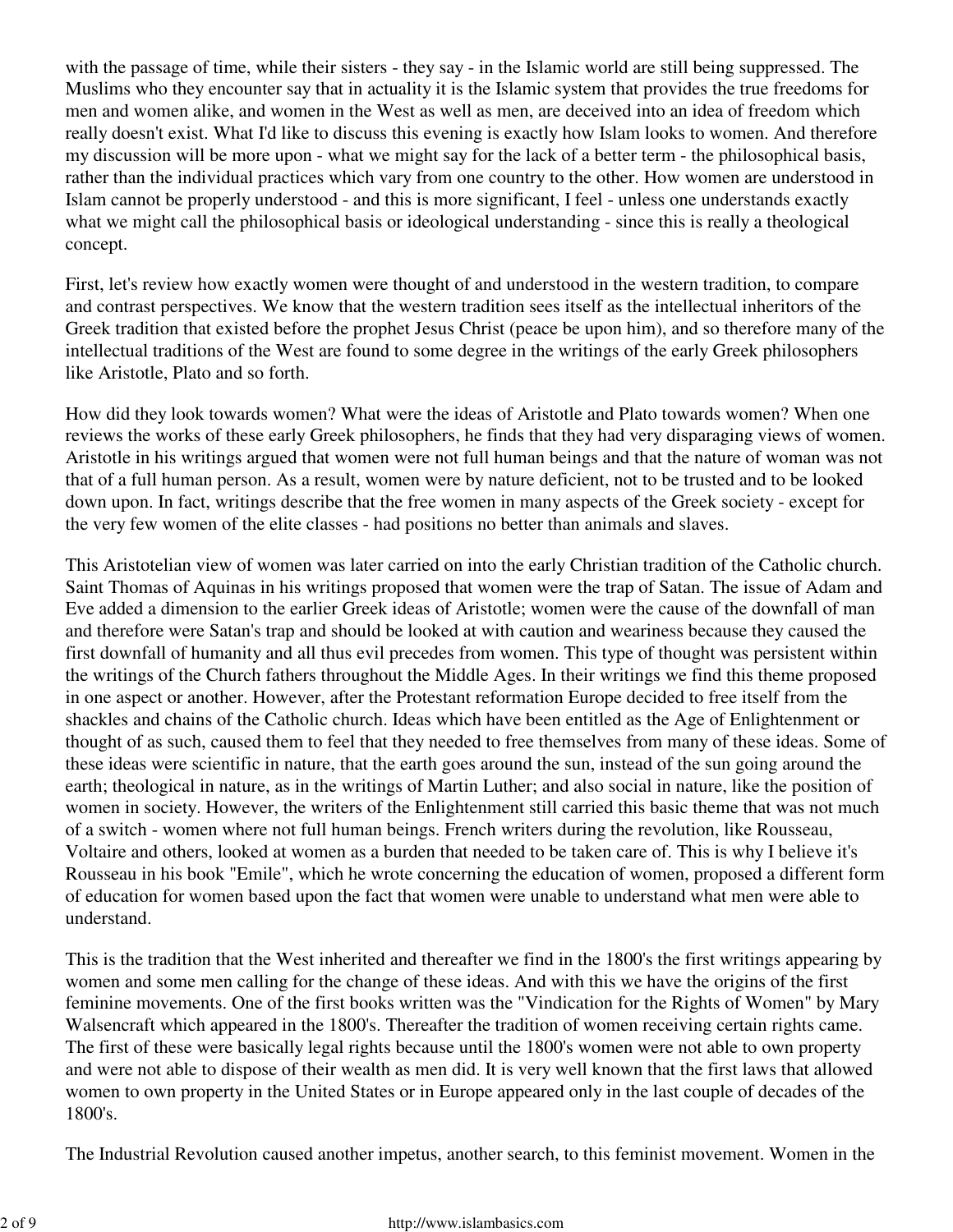Industrial Revolution, especially England, were forced to labor for many hours in the coal mines and so forth, and would receive no pay whatsoever compared to men. So therefore the first calling of the movement was that people who work the same amount of hours deserved the same amount of money or pay.

Finally a break occurred in this century of basically all which is understood from the Western tradition. Coming from the latter feminist movement which appeared after World War II, a new movement called for the emancipation of women not only in terms of legal rights, but it also questioned some of the morals of society and called for greater sexual freedoms for women and men alike. It contended that basically a lot of problems were caused by the institution of marriage and the ideas of family and so forth. People wrote concerning the need to break from these.

And finally in the 1990's, the prevalent argument in the West is that we should discuss genders, not sexes. This idea was expressed recently in a book which came out a year ago called "The Age of Extremes". The author discusses the idea that there is no difference between male or female and that gender is so only due to environment. So therefore we can change the environment so that men could take the roles of women and women take the roles of men by changing the education and climate. This is where it has ended up now. So we find in this 2500 year old western tradition, we come from the first extreme which was expressed by the Greeks, where women were denied their essential humanity, to this extreme expressed today where there is no differences between the sexes and it is an issue of gender, climate and environment. This is, of course, a very brief summary of the first world view. I didn't do justice to those 2500 years in just those few minutes, but it just gives us an idea.

The other view which I would like to talk about in more detail is the Islamic view. How does Islam look at the issue of women? Well, first of all, we should understand that Muslims unlike, for instance, the Greek philosophers or the French writers after the French revolution, do not feel that their concepts, ideas and beliefs are those of fellow men. But rather they believe that what they are taught, what they believe, what they practice, and all that is tied to this, is part of a divine revelation given to them by God. And so, its truth and veracity is not questionable because of it being revelation from God. The argument is that God knows best that which He created. He created human beings, He is a God of wisdom, and a God of all knowledge and so therefore He knows what is best. And He decrees that which is best for humanity, His creatures. Therefore, Muslims try to live by a code of law which is an expression of that belief.

Now I don't want to discuss the various details of the code of law because that, I feel, would not really benefit us in this lecture. Although perhaps some of that might come out in the question and answer session and I'll be glad to entertain any questions you might have. But what I would like to discuss is how does Islam look at women, i.e. what is womanhood in Islam? Did Muslims believe like the early Greek writers or early church fathers that women were not full human begins? Did they feel that women where Satan's trap, so therefore should be shunned and looked at as something evil and dangerous? How did they perceive women? Upon investigating into the traditions of Islam which is, as I said, based on revelation known as the Qur'an, we find that it becomes very clear that Muslims are taught that men and women share a single humanity - that they are equal in their humanity and that there is no difference in the amount of human nature in them. We might now take that for granted, but as I explained, the initial western civilization was based on the fact that women were not full human beings.

So this being something that was taught 1400 years ago was a revolutionary idea in the sense that it is only within the last 100 years or so that the issue of women being full human beings has come to be accepted in western intellectual circles. Initially, women were not considered full human beings.

The Qur'an in describing the origins of human beings tells them, the translation of which would be something like "O humanity! Verily we have created you from a single male and a single female, and have made you into tribes and peoples so that you may know one another. Verily the most honorable of you are those who are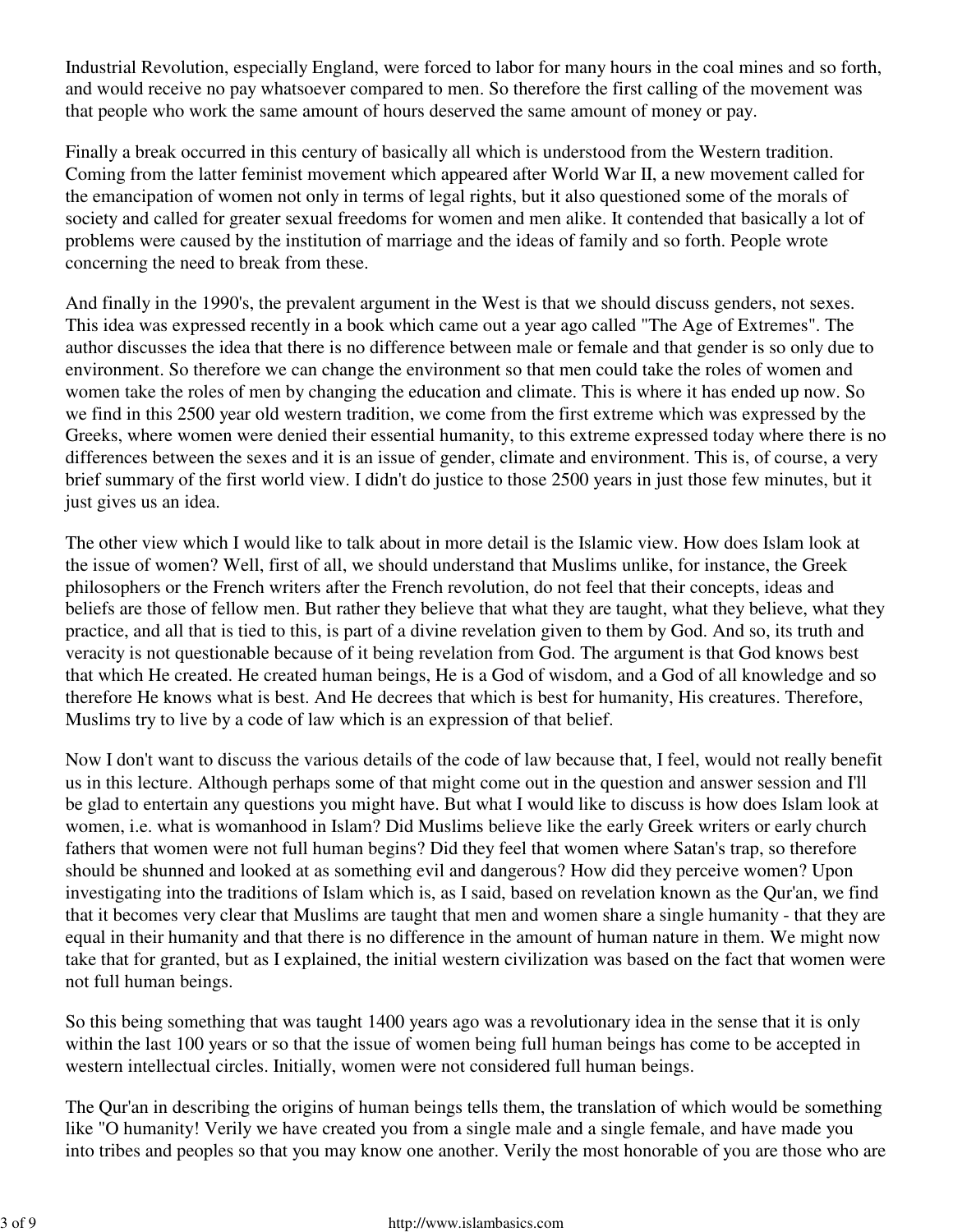most pious with God." [49:13] This verse in the Qur'an teaches that humans come from a single male and a single female. The indication here is that the male and female in terms of their human nature are at an equal level. Likewise another verse, from a chapter which is known in the Qur'an as the chapter of Women because most of the issues discussed there are laws dealing with women - starts off with a verse which could be translated as "O humanity! Verily We have created you from a single soul, and have made from it its mate," this is a reference to Adam and Eve, "and have made from both of them many people, men and women, and scattered them throughout the earth." [4:1] So here again is the issue of men and women and all human beings coming from a single source, a single family, a single set of parents. This shows that women share in full humanity with men.

Likewise in the traditions of the Prophet Muhammad (sallallaahu `alayhi wa sallam) - which is the second source of the Islamic religion - we find that the Prophet Muhammad (sallallaahu `alayhi wa sallam) said in a Hadith that indeed verily women are the twin halves of men. The Arabic word shaqaa'iq, which I translated as twin halves, means taking something and splitting it in half. The understanding is that there is a single humanity, a single essence which is shared, and there are twin halves of that - one is man and one is women. This is repeated often in the Qur'an. The words of the Prophet Muhammad (sallallaahu `alayhi wa sallam) also emphasize this. As I said, this is a very important concept to understand when one reflects on how traditional western civilization looked at women as not being full partners and not sharing in humanity. Although now, we might not find much surprise to that because it is a given perhaps that men and women are full human beings. But this is something that is a late occurrence in western traditions.

Let us take it to another step, what is the aim of humanity? What is the purpose for which human beings exist on earth, to what ends do they strive? What will occur to them if they strive to those ends and what will occur to them if they did not strive to those ends? Since Islam is a religion which sees itself as revelation from God and the truth, Muslims would feel that human beings have a set purpose here on earth; that in everything of God's creation there is wisdom. There is nothing of God's creation that does not have any wisdom. There is nothing for sport or play and so therefore human beings have a purpose, and that purpose has been elucidated for them in the teaching of Islam. They were created to worship God. A verse from the Qur'an says that God says that He has not created human beings except to worship Him. So therefore, the essence of humanity is the same between male and female, and they also share the same aim and that is to worship God. And that is the most important issue in the Islamic culture and civilization. You know that the Islamic culture and civilization is rooted in religious belief. American civilization is rooted in what? In the writings of the founding fathers of the United States of America. It is rooted in the Declaration of Independence, the ideals which were placed therein. It is rooted in the Constitution of the United States. It is rooted in some of the arguments between monarchy or democracy which were written by some of the early writers or founding fathers. So it is rooted in a political thought. Yes, it might have some traditions which go back further and extend to certain ideas like in parts of Christianity and so forth, but in its essence it is a political thought, unlike Islam which is a religion in its essence.

The civilization of Islam - a civilization which is 1400 years old - is one which is rooted in religion. For a Muslim the greatest aim is to serve God, to worship God alone, and that is what the word Muslim means.

Muslim is not a racial description, it is not an ethnic category, Muslim means one who submits. Islam means submitting to the will of God - the voluntary submission to God - so Islam is a religion of submission. Therefore, in the most important aspect of the Islamic religion, we find that men and women share in the same aim and are expected to have the same responsibilities, in that men and women are both required or obligated to testify that there is none worthy of worship but Allah alone - God alone - and that Muhammad is His Messenger. Men and women are both obligated to pray five times a day, which is the second pillar of Islam. They are obligated to fast the month of Ramadan. They are obligated to make pilgrimage to Makkah. They are obligated to give charity. They are obligated to have the same beliefs. They are obligated to have the same type of morality and the same type of code of conduct and behavior.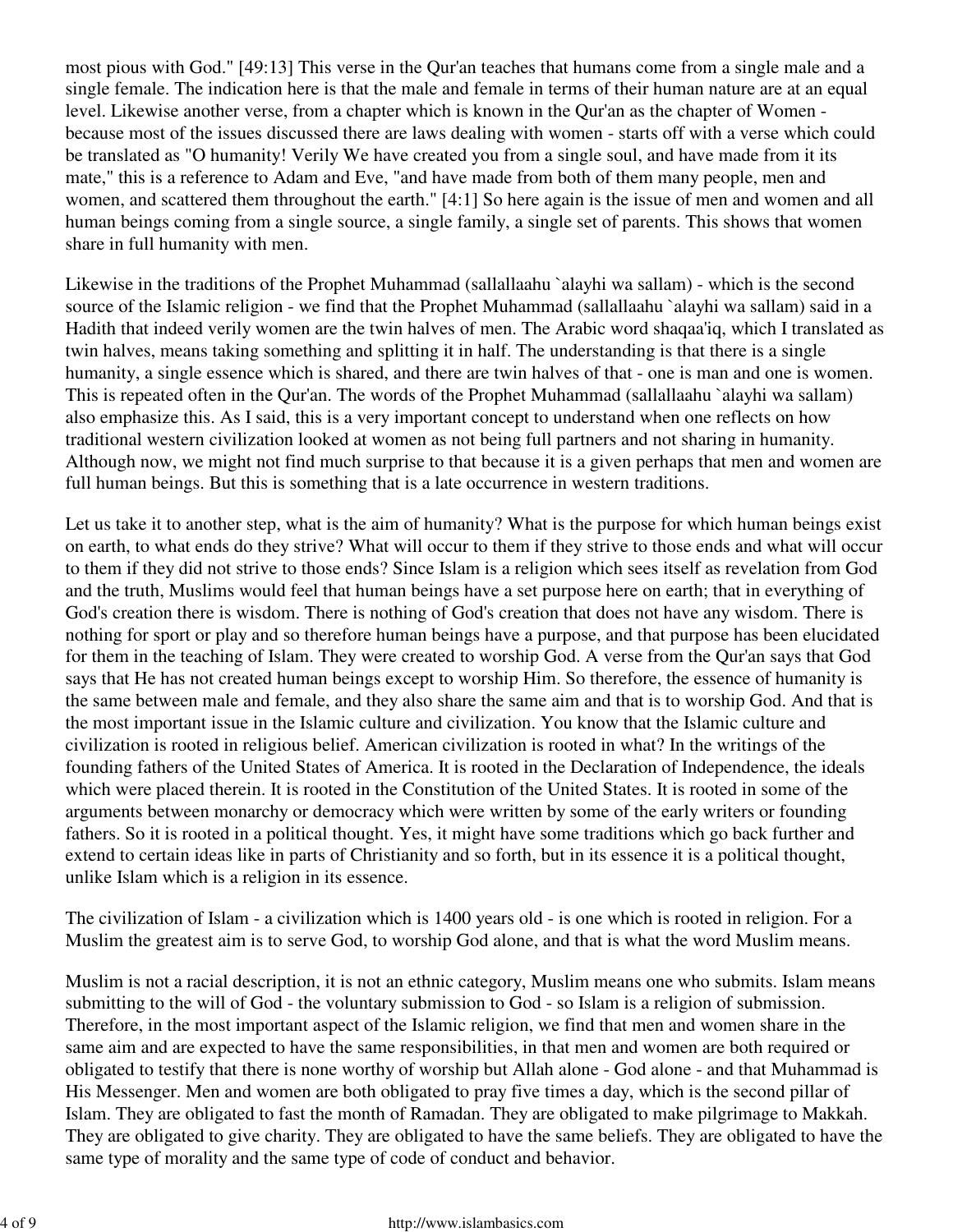Men and women share these essential ingredients of Islamic behavior, which define a Muslim from a non-Muslim. And this is of extreme importance because it breaks from the tradition of religions. For instance fifty years before the birth of the prophet Muhammad (sallallaahu `alayhi wa sallam) who was born around 560 CE we find that there was a gathering of bishops in France to discuss whether women possessed souls or not, and that, if they do possess souls, what would be their purpose on earth? Was it to worship God? And if they worshipped God, would they go to paradise? In the end it was decided that, yes, women do possess souls - which was a break from previous tradition - but that their purpose was not just to worship God, but also to serve men.

In Islam, however, the basis of submission is not that women are submitting to men, but that men and women together submit to God. So therefore, when you read the passages of the Qur'an, it becomes very clear that the obedient from among both the believing men and women receive paradise, which is the greatest aim and objective in a Muslim's life, and the basis of that civilization. Likewise, those who are disobedient and who are renegades, and who do not want to worship God also receive the same punishment whether they are male or female. This is why throughout the Qur'an you find the wording addressed to both males and females. The Arabic language like French has two types of verbs, one representing the feminine and one the masculine. So in the Qur'an you'll find both categories of the human race, both sexes, being addressed. This you find over and over and over. There is no need to now recite all these passages, but they are there if anyone wants to know.

In summary we found three bases: that they share the same humanity, that they have the same aim on this earth, and also, they expect the same reward, which is the goal which they are working for collectively as human beings. And this is a break as I said from the previous religious traditions and also political and social understanding prevalent among the philosophers before the coming of Islam. And as a result of that, we find that Islam accorded women rights which perhaps we take for granted now, but were given by God to men and women some 1400 years ago. These rights like the right to own property, the right to dispose of property according to their own wishes as long as they follow the laws of the religion of Islam, which apply the same for men or women and the right to certain what we would call now political rights, like the right to enter into a treaty with combatant, are something very recent relatively speaking in the West.

One of the rights given by Islam in the time of the prophet Muhammad (sallallaahu `alayhi wa sallam) was that if a woman gives a treaty to a combatant from a non-Muslim attacking force - her treaty would be considered as was the case with a female companion of the Prophet Muhammad (sallallaahu `alayhi wa sallam). In the Christian church these companions would be called disciples for instance, the disciples of the Prophet Muhammad are the companions as they are called. They were in the hundreds and thousands not just twelve as with Jesus Christ, and there are both men and women amongst them. When the prophet Muhammad came to Mecca, one of the women companions by the name of Umm Hani, who was an inhabitant of Mecca and a believer in the Prophet Muhammad (sallallaahu `alayhi wa sallam), accorded certain relatives of hers protection that they would not be harmed. Her brother who was one of the main companions of the Prophet Muhammad and married his daughter, Ali Bin Abi Talib, wanted to execute two of these men who were known for harming the Muslims and fighting against them. So Umm Hani went to the Prophet Muhammad and complained that she had accorded them protection and the Prophet recognized her giving protection to those two individuals.

This is what we might call, in the classification and terminology that we now use, a political right. In the sense of according protection for another person during the state of war is something which is relatively new in the West and was a known tradition in the Islamic world 1400 years ago. Likewise, in terms of what we might call public participation, there are certain acts of worship which are public acts of worship in Islam, and there are certain acts of worship which are private. One of the public acts is the pilgrimage, when men and women all make pilgrimage, and this is one of the pillars of Islam. Likewise another public act of worship is the two `Eid prayers which occur twice a year, once after the pilgrimage and once after the pass of Ramadan.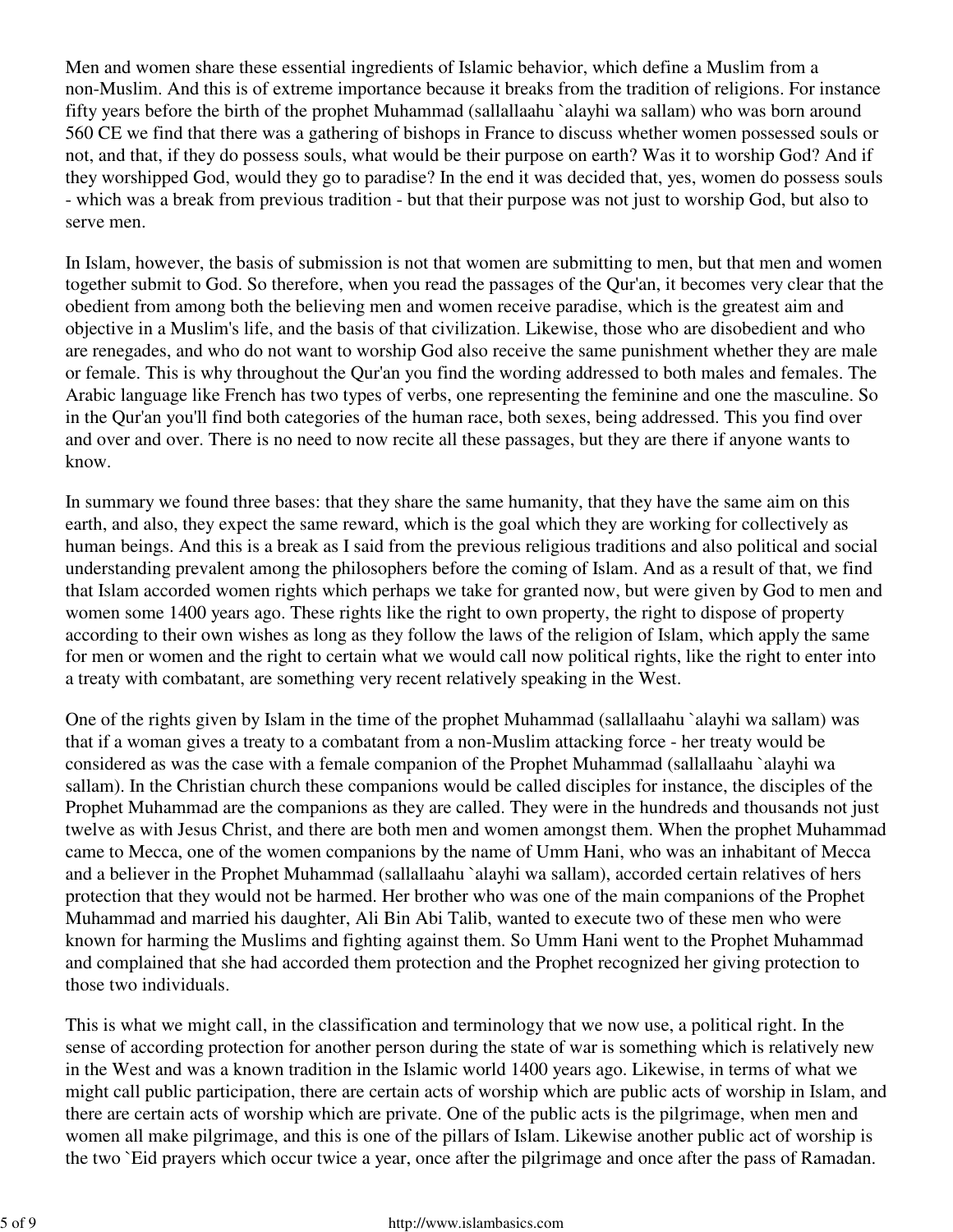Men and women both participate in that publicly. Likewise, we have a verse which shows that the social contract between men and women is the same in Islam. This verse might be translated as the following: "And the believing men and women are," what we might translate as, "awliyaa" - the word in Arabic for friends or allies or supporters of one another, "they" - meaning men and women - "bid to that which is correct" i.e. they commend that which is correct, "and they forbid that which is evil". And this is a corrective process in society, removing evil and commending that which is good. And then "they perform the prayer", both men and women, "they pay the alms", or the charity to the poor, "and they obey God and His Messenger." And then God shows them the reward and that they are those upon whom God will have mercy and God is Almighty and All-Wise.

So in this verse, we find that the social contract between men and women, as individuals in the society, is the same, that they both go for the highest goal of bidding or commanding that which is correct, forbidding that which is evil, and that they share in the two major acts of worship, which are the prayer and giving charity. They share in the beliefs and obedience to God and obedience to the Prophet Muhammad (sallallaahu `alayhi wa sallam) and likewise, they share in the reward in the end of obtaining Allah's mercy. This is a very important concept, which is in contradiction with what the western tradition is upon today, and that is as I said as a result of the initial extreme of the Greek philosophers that women did not share in humanity. As the result of that extreme another extreme occurred - at least the Muslims consider it extreme - that there is no difference between men and women.

So therefore, the idea of having genders - this is a term which is not used in a biological sense, as we might use the word sex in a biological sense for male and female, but the understanding today is that the traits that define maleness or femaleness, the social traits and so forth are determined by upbringing, culture, and environment and that there is no inherent difference in the way men and women think or act or what their make up is and so forth. And that is why they use the term gender.

This extreme resulted from the initial extreme that occurred 2000 years ago, when the Greek thought that the women did not posses humanity. So as a result of this 2000 year processes we now come to another extreme at least this is what Muslims would say - this extreme now is that men and women are the same, that there is no difference.

Islam, although confirming that men and women do share in the same essence of humanity, also confirms that men and women are different. But does this difference mean that men are inherently good or women are inherently evil? No. And this is why when you look at one of the verses in the Qur'an that sheds light on this aspect, God says, recounting His creation, that He is the One Who created the night, as it envelops, as it comes - if you look at the horizon, it comes like a sheet enveloping the horizon - and He is the One Who created the day as it comes bursting, shining, - that is how Sun rises and He is the One Who created male and female. And then the next verse says, verily, what you strive for - human beings are into different ends, diverse ends - some strive for God's pleasure, some strive for disobedience of God, some strive to do good to humans, some strive to do harm, different ends. But what is the example here? God mentions night and day and then mentions male and female. The understanding is, yes, night has a purpose, and in the Qur'an you always find verse after verse, describing that night has a wisdom behind it. And also it tells humanity that had it been only night and no day human beings could not live on earth. And this is now shown scientifically that if it was only night and there was no sunlight, certain hormones of body would not be able to reproduce and human beings would die. Life as we know it on earth would not exist. And likewise, day has its wisdoms behind it. But can one argue and say, that night is good and day is evil? No, and no Muslim would believe that. And can one argue and say that day is good and night is evil? No. Likewise, male and female also have their roles to play. But can one say that the role of men is inherently good and the role of women is inherently evil? No. And can one say the opposite to that - the role of women is inherently good and the role of men is inherently evil? No. But they both have a role.

## 6 of 9 http://www.islambasics.com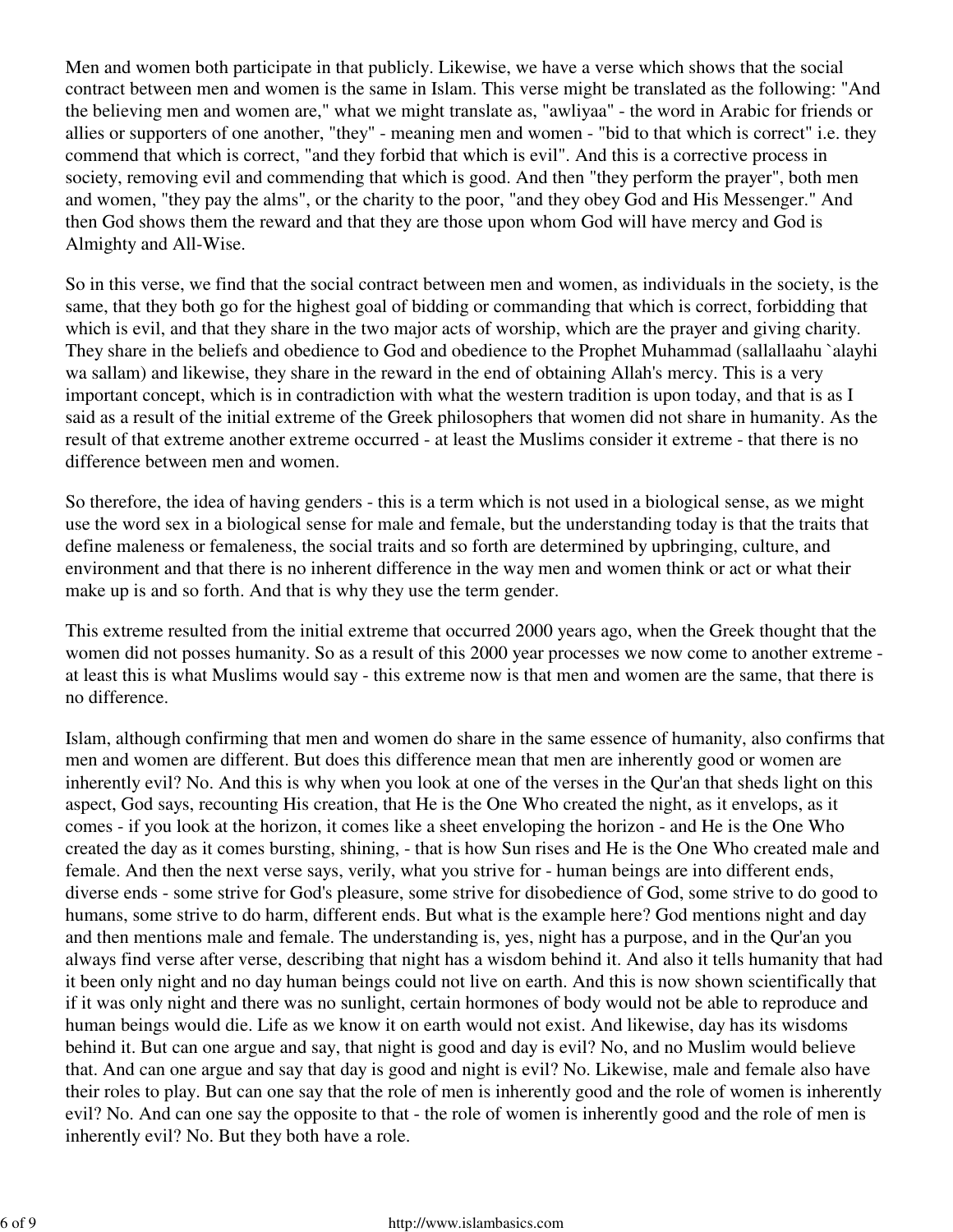This is the main contention now between western thought and Islamic belief. Western thought has basically accepted, except for maybe some few corners perhaps in the Vatican or so, that men and women share in their humanity and that they are the same. Muslims have believed this for 1400 years. But the difference is that in western thought, as a reaction to the initial thought that women did not share humanity fully, the argument is that the roles of men and women in society are only defined by culture, environment and upbringing, therefore there is really no true role for men and no true role for women and that we can switch this, if we just teach the society correctly. But in Islam there is a defined role for men and a defined role for women. Who is the one who defines this role for men and women? It's their creator. This is the major, if you want to use the term philosophical, even though it is an inaccurate term in that sense, but we can just use if for the lack of better term, philosophical, ideological or theological difference between the two opposing arguments. Now with that said, it is important to understand that when Islam gave these roles to men and women alike, it put responsibilities equal to obligations to both. I will give you an example for that: Islam senses that women have the nature of mother not by cultural tradition or by sociological system but inherently are better in providing and taking care of the offspring, that there is a bond there which goes beyond tradition. A psychological bonding, a physical bonding, something which is more than just traditions of human beings. As a result of that it has placed greater responsibilities upon women towards their children are then those of men.

At the same time, the obligations that children have towards their mother in Islam is greater than they have towards their fathers, and this is why when the prophet Muhammad (sallallaahu `alayhi wa sallam) was asked by a man one was his companions "Who should I befriend in this world?" The prophet Muhammad (sallallaahu `alayhi wa sallam) replied "your mother." And then the man asked a second time, and the prophet replied your mother, and then a third time, and again he replied your mother, and on the fourth time, he said "your father". Likewise in the Qur'an we find that it tells human beings that your mother bore you from one hardship to the other hardship, talking about the labors and difficulties of pregnancy and childhood, and then fed you for two years, suckled you, and tells us to be kind to our parents and reminds us of our mother first before our fathers.

The point is that even though it has defined a role for women with the children which is different than the role of the father, at the same time it gives women honor and respect from their children which is greater than that received by the fathers. The fathers do receive respect and their honor, they are not just thrown out of the picture, but it is given to them and according to the degree of their responsibility. And likewise, because the mother inherently, not just because of cultural tradition, has something inherent which makes that bond greater between her and her child then the male. She receives a greater honor and respect from the child and at the same time she is required to give a greater obligation.

I only gave that as an example to show you that while Islam recognizes differences between the sexes, it does not accept the concept that gender is just an issue of upbringing or cultural traditions, for there are inherent differences in males and females, and as a result of that the obligations and responsibilities of each of the two sexes are together. Imported from that is another matter that even though men and women are different, they are not in opposition to one another, which is the basis of much of the western thought and especially of feminist traditions. That there's a struggle between men and women, "There is a battle of sexes", as it is sometimes said in the popular sort of designation. This doesn't exist in Islam. Men and women work in tandem, just like day and night revolve, and you live in day time and you live in night time. You cannot live only in night, and you cannot live only in day, likewise, men and women are not against one another, they are not pitted against one another but rather they share in the same aim, the same purpose of being, the same humanity. They have different roles, but these roles complement one another and are needed by one another in order for the success of humanity, not in this world, but also - of course since Muslims believe in the hereafter- in the hereafter, which is the ultimate goal for Muslims.

Now, I would like to make one final comment and then I'll leave it open for questions. Let's look at the applicabilities of both of these programs. We discussed a lot of ideas, thoughts and beliefs and historical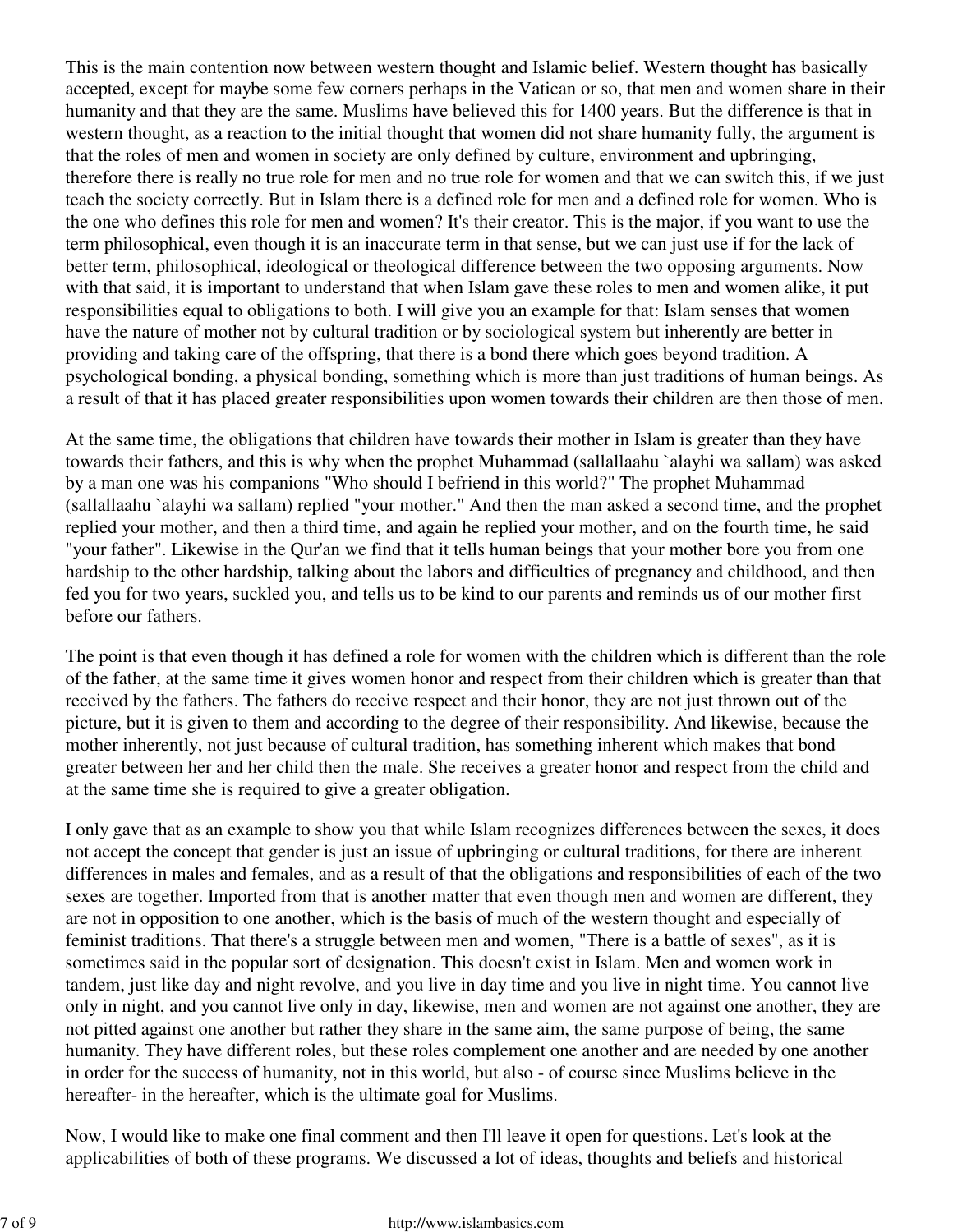concepts, but when they are actually applied, which of the two view points is more successful. Which brings more bliss to humanity? Is it the secular western view or is it the Islamic view? And I have a concrete example which I'd like to share with you. When I was in Beijing this last summer for the UN 4th world conference on the women, there was a platform for action which was being discussed by the different nations and organizations there. The aim of the platform for action was to upraise, uplift, and to embetter the status of women around the world, which are of course noble and correct aims, there is no contention concerning that. The platform for action was divided into different areas of concentrations, such as poverty, health, finances, conflicts and violence and so forth, and one of it was the girl child. The 12th issue of the 12 concerned areas for the platform for action, the girl child, the status of girls - future women - in the world today. The country which was hosting the conference, China is known for the practice of killing girls. The reason why is because of their population. You can only have one child per couple and Chinese by their tradition view males as fewer then females and so as a result they will usually kill the female child, in hope that the wife gives birth to a boy.

This is an issue which exists and because the hosts were the Chinese, the United Nations didn't really want to get into this issue. They didn't want to talk about it because it was not politically correct to address that issue in China. Moreover, even though they might have passed certain regulations, platforms for actions and certain commitments which they have required of citizens of the world to follow, they at the end will see that perhaps in twenty-five to fifty years the status of the world child will not have markedly improved.

We can see from other things, one of the major issues which the United Nations was created for after World War II, was the slaughter of so many million human beings, six million Jews in Europe, and yet fifty years later, in the year of the fiftieth celebration of the UN, a genocide has taken place in Europe of the Bosnians. All the human rights, all of the declarations in the last fifty years has not been able to change anything on the ground. Now when the prophet Muhammad (sallallaahu `alayhi wa sallam) was sent to the Arabs, the Arabs had the same practice. They used to kill their girl children. The Arabs killed their girls for a number of reasons, most of the time due to poverty. Being a desert people without industry or any sort of means of trade, existence was very minimal. And as a result, out of fear of poverty they would kill their girl children, and they would bury them alive. This is a fact which is mentioned in the Qur'an and was well known during the time of the prophet Muhammad (sallallaahu `alayhi wa sallam). God condemns in the Qur'an with verses, the idea of killing of the girl child, the burying in the ground, and also the attitudes of the Arabs towards girls. One verse in the Qur'an says that "when he is given the good news that his wife is given birth." God calls it a good news, " - to a female child, a girl - his face becomes blackened and he becomes ashamed. Will he hide the fact "that he has given birth to a girl and not tell the people, because he feels it as a shame. "Or will he bury it in the ground", this is a condemnation of the practice of the people. And likewise the companions of the prophet Muhammad (sallallaahu `alayhi wa sallam) before they accepted Islam, many of them killed their girl children. One man came to prophet Muhammad (sallallaahu `alayhi wa sallam) and said I killed ten of my daughters in my lifetime, will I receive paradise? For will God accept my repentance for this sin, now that I have left this pagan religion of before, worshipping idols and killing girl children and so forth. Within one generation, within 23 years this was how long the prophet was amongst the Arabs, the practice of killing girls ended. It no longer existed in Arabia. And likewise, it didn't just stop like that, but a change in attitude came towards women, in educating them and making morally upright people.

People receive no other reward, but paradise. Again that is the greatest aim for the Muslim and that is their motivation and reason of being. So Islam not only tried removing the negative aspect of murdering girls, but also included the positive aspect of educating girls and raising them in society, and this brings me to my final point. This is something of course which we can look at the previous declarations of human rights or whatever, irrespective of whether these being true or false, but they have not been able to achieve the aims which they have stated. As the example of human rights and the UN in Bosnia shows.

Fifty years after the creation of the UN, there is no change in Europe, the same land which killed six million